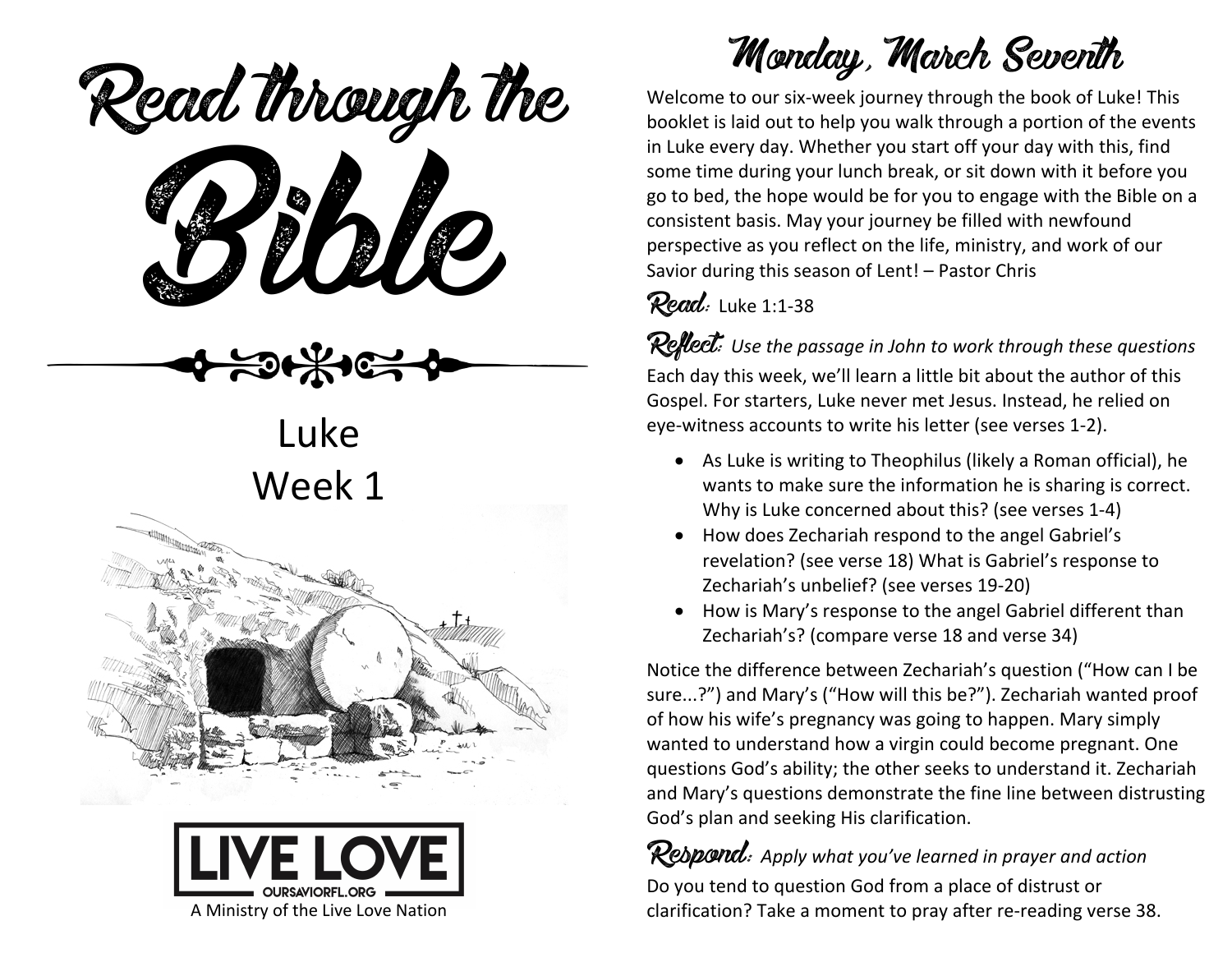# Tuesday, March Eighth

Have you ever had an unexpected visitor before? Maybe an old friend shows up at your front door unannounced. Or a co-worker surprises you with a birthday lunch. Or even a former member of Our Savior who moved out of state years ago comes and sits right next to you one Sunday morning. How do you typically react in these sorts of situations? Shock? Excitement? Confusion? Disbelief? In today's passage, an unexpected visitor shows up at Elizabeth's front door, and Elizabeth's reaction is priceless.

#### **Read:** Luke 1:39-80

Reflect: Use the passage in John to work through these questions Luke was a physician by profession. We see this throughout his Gospel in two main ways  $-1$ ) his careful, methodical telling of the story, and 2) his care and concern for the vulnerable.

- How do Elizabeth and the baby in her womb respond to Mary's visit? (see verses 41-45)
- Why were Elizabeth and Zechariah's neighbors confused as to why they named their baby John? (see verses 59-61, and verse 66)

According to the custom at that time, the baby boy was supposed to be named after the father, or, at the very least, someone within the family. And yet, both Elizabeth and Zechariah were insistent that the boy be named John because of what Gabriel had told Zechariah. In fact, Zechariah's obedience in giving his son the name John allowed him to be able to speak once again. God is in the business of giving second chances!

• What are some of the similarities between Mary and Zechariah's speeches? (see verses 46-55 and 67-79)

#### Respond: Apply what you've learned in prayer and action

Once again, God proved faithful to Elizabeth and Zechariah. In what ways has God recently proved His faithfulness to you?

## Wednesday, March Ninth

Its 3 am. A man nervously twiddles his thumbs. Next to him, an elderly woman rests her head against a travel pillow as she tries to get comfortable. Two little boys are passed out asleep on the floor in front of them, covered by Sesame Street blankets. The chatter from a TV mounted to the wall above plays in the background. Suddenly, a doctor walks into the hospital waiting room and exclaims, "It's a girl!" The man leaps to his feet and clasps his hands over his smiling lips. The woman next to him wakes up and begins crying tears of joy. The two boys sheepishly open their eyes, and one of them says, "Grandma, does this mean Mommy had her baby? When can we see her?" In today's passage, Joseph, Mary, and the shepherds share in the excitement and joy at the birth of a baby boy – Jesus!

### Read: Luke 2:1-21

Reflect: Use the passage in John to work through these questions

Luke traveled with Paul during parts of his missionary journeys. In fact, Luke was so dear to Paul that in his letter to the Colossians, Paul refers to him as "our dear friend Luke, the doctor" (4:14).

- Why might the shepherds have been terrified by the angel's appearance to them? (see verses 8-10)
- What was the first thing the shepherds did after they saw Jesus? (see verses 17-18)

Once the shepherds saw Jesus for themselves, they couldn't help but share about Him with others. The same is true for us today. When we experience the love and grace of Jesus for ourselves, we can't help but share about Him with others!

#### Rebpond: Apply what you've learned in prayer and action

When Jesus was born, only two people knew the Messiah had come into the world. But, with some divine guidance, others came to hear of this good news too. What is one practical way you can share that good news with someone you know this week?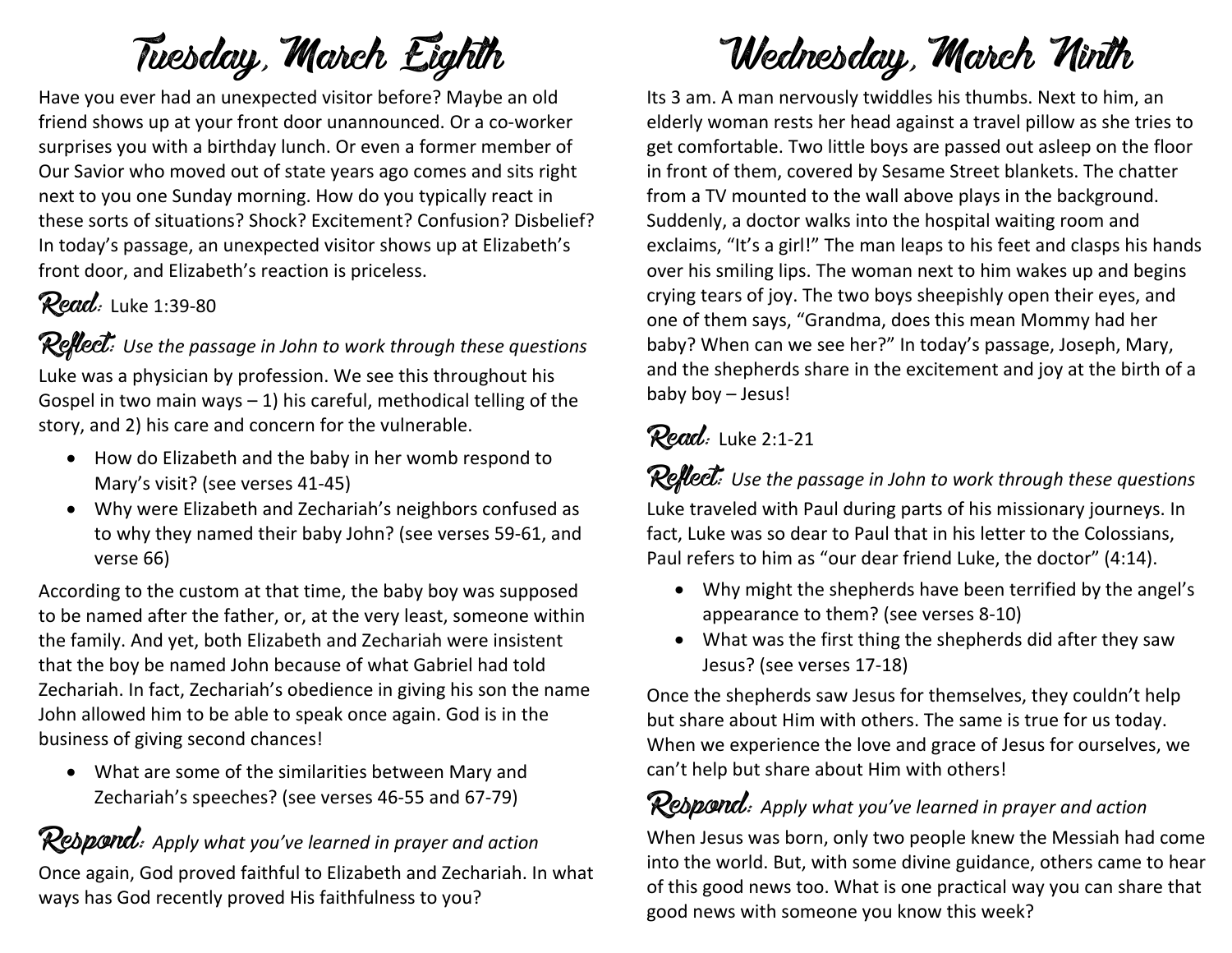### Thursday, March Tenth

Most parents know their child is amazing. They know she's smart. They know he's talented. They know her communication skills are advanced. They know he is an excellent writer. But when a friend or stranger comments on the brilliance of their child, the parents often marvel at what is said about her (or him). It's not that they didn't already know this, but it's the fact that somebody else notices it too. In today's passage, Jesus' parents marvel at what others say about Him.

#### **Read:** Luke 2:22-52

**Reflect:** Use the passage in John to work through these questions

There is strong Biblical evidence to support that Luke was not a Jew, but a Gentile (see Colossians 4). This would make Luke the only Gentile writer of the New Testament!

• How did Simeon know he would not die before seeing the Messiah, and how did he know when and where to find Him? (see verses 26-27)

The role of the Holy Spirit is emphasized throughout much of Luke's Gospel. In doing so, Luke wants his readers (including us!) to understand how God is always at work in the lives of His people.

- Which details does Luke include to help us understand why Anna would have recognized the baby Jesus as the Messiah? (see verses 36-37)
- How is the 12-year-old Jesus described when Joseph and Mary find Him in the temple courts? (see verses 46-47)

Notice that Mary and Joseph didn't realize Jesus was missing from their traveling caravan for a full day (verse 44)! This anxiety-ridden moment helps us see the "fully God, fully man" aspect of Jesus: He is accountable to both His earthly parents and His heavenly Father.

Respond: *Apply what you've learned in prayer and action* Take time in prayer to marvel at what Jesus has done for you!

Friday, March Eleventh

The Tampa Bay area has sights and attractions constantly coming into town all the time. In fact, a few weeks ago, the Florida State Fair drew in tens of thousands of people curious as to what the event had to offer. From the rides to the fried foods to the circus acts to the animal shows, there was plenty for people to see and do. In our passage today, someone we previously met arrives in town, and he sparks the curiosity of the people. How would they respond to what he had to say?

#### Read: Luke 3:1-38

Reflect: Use the passage in John to work through these questions Because he also wrote the book of Acts, Luke wrote more of the New Testament than any other writer, including Paul.

• According to John the Baptist, why was everyone to repent, even those who were descendants of Abraham? (see verses 8-9)

Many Jews at the time assumed they were saved by their lineage to Abraham and his faithfulness to God. John, however, cautions them against this line of thinking, and instead, calls them to repent. For John, true repentance isn't just lip service. It also bears fruit.

- What sort of good works does John suggest people do as a reflection of their repentance? (see verses 11-14)
- What does Luke attempt to show with the genealogy of Jesus? (see verses 23-38)

Luke's careful genealogy reminds us that Jesus was always the plan for our salvation. Even from the very beginning when God first created Adam, He had it in mind to come to earth Himself!

Respond: *Apply what you've learned in prayer and action* If you had the opportunity to ask John the Baptist what good works you should do, what might he tell you? How might doing good works become a part of your daily repentance?